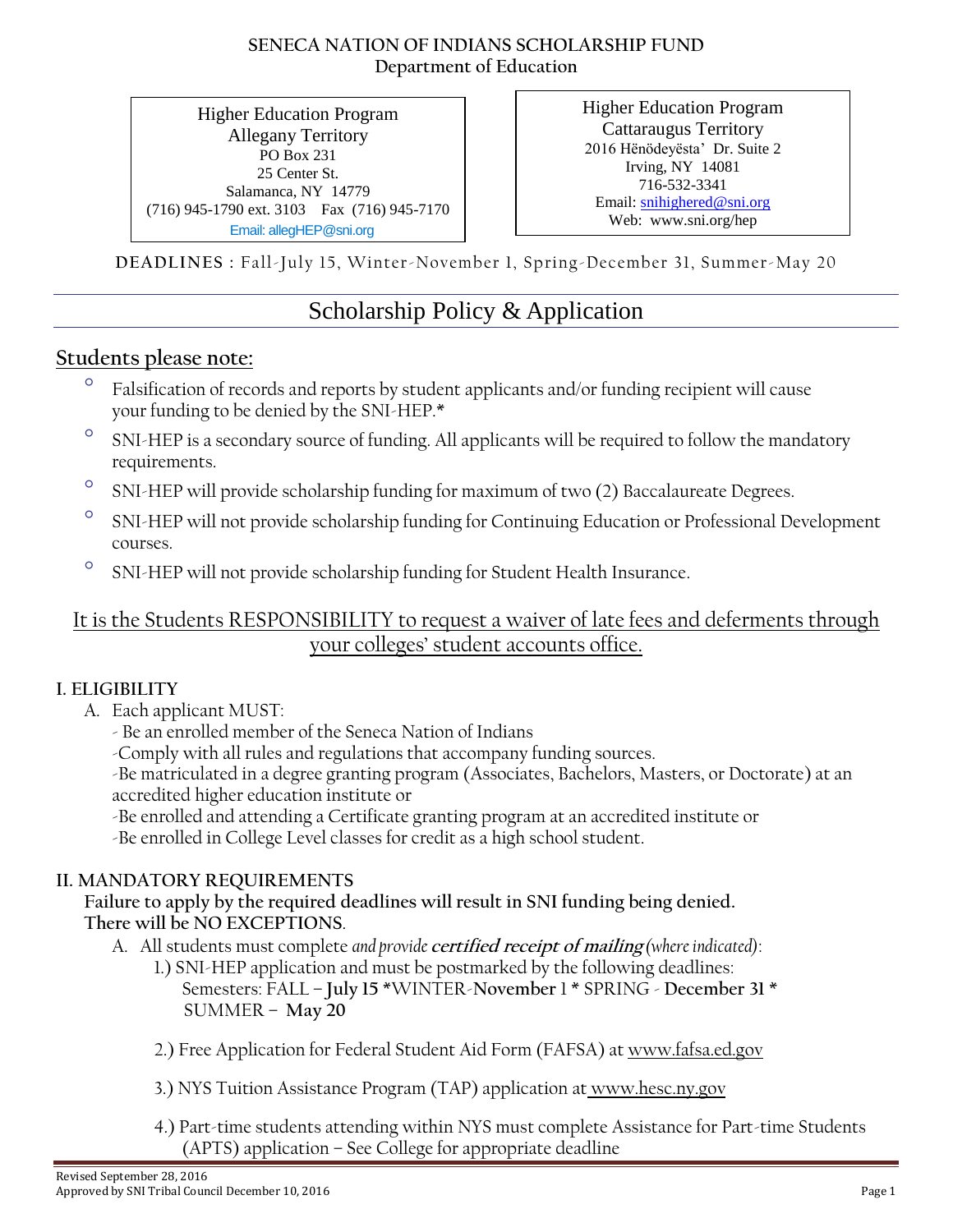- 5.) NYS Indian Aid application Copy then mail *with certified receipt; receipt to be placed in students SNI/HEP file as proof of submission* by the following deadlines: FALL – July 15 \* SPRING – December 31 \* SUMMER – May 20
- 6.) Full-time Graduate Students must apply for a fellowship through (AIGC): Annual Deadline: June 1. Please Note: Applications ONLY available on-line.
- *7.)* Students residing out-of- state are required to apply for their respective state grants.
- B. Must be in compliance with each financial funding source's regulations and submit a copy of their award or denial letter or a copy of your PELL, TAP, NYSIA, APTS, AIGC application.
- C. Send updated transcripts or copies of grade reports and proof of registration to the SNI-HEP at the end of each term.
- D. Keep copies of all applications and be able to provide them upon receipt.
- E. Notify the SNI-HEP in writing of a change in the number of credit hours within ten (10) working days of the change. When you become over-funded, you must repay these funds to the SNI-HEP.
- F. All students are required to submit a copy of their diploma after completing degree program.

#### **Failure to report changes will result in termination of future funding.** Refer to "Part VI Withdrawal" for procedures.

#### **III. FUNDING ALLOCATIONS**

Amounts are based on:

- Only complete applications, with full requirements (i.e. financial aid information, etc.) will be processed.
- The availability of scholarship funds.
- Status of permanent residency.
- Unmet Need; the difference between the financial need and your financial aid offer

Funding status:

Level 1 - Undergraduate and Graduate students with permanent residence on territory.

Level 2 - Undergraduate and Graduate students with permanent residence within New York State.

Level 3 - Undergraduate and Graduate students with permanent residence outside New York State.

#### **IV. SNI-HEP AWARD**

- A. Level 1: *up to \$***15,000** Level 2: *up to* **\$12,000** Level 3: *up to* **\$10,000** Level awards applied to: Tuition, Fees, Room and Board ONLY. Maximum award per academic year or 1/2 of maximum per semester. Quarter/Trimester maximums will be divided accordingly.
- B. Awards are based on allowable expenses minus resources. **Unspent scholarship monies should be returned to the Higher Education Program. This is not an entitlement program.**

C. Unmet Need awards will be based on availability of funding

| Unmet Need for Level I -   | 100% funding of unmet need |
|----------------------------|----------------------------|
| Unmet Need for Level II -  | 50% funding of unmet need  |
| Unmet Need for Level III - |                            |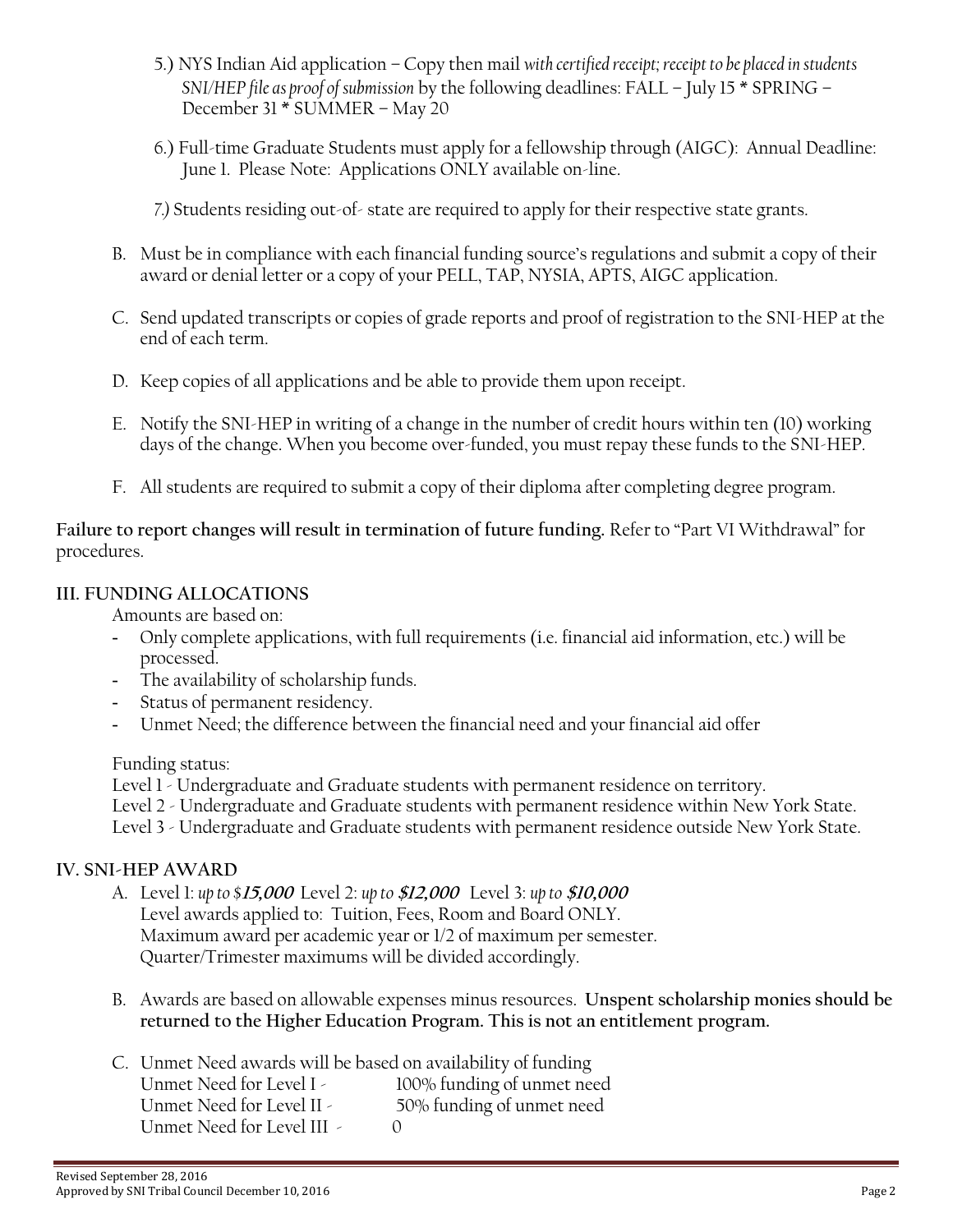D. Tuition and Fees (excluding parking passes) will be verified each term by the individual school's financial aid office.

| Room & Board:<br>Е.             | a. Double occupancy dormers or college approved housing.<br>b. Full-time Enrollment only                                                                                                           |
|---------------------------------|----------------------------------------------------------------------------------------------------------------------------------------------------------------------------------------------------|
|                                 | The following awards will be available to all eligible students (dependent<br>upon curriculum/schedule/need)                                                                                       |
| F. Books:                       | a. Full-time student limit of \$700 per semester/\$1400 per year.<br>b. Part-time rate of \$140 per three (3) credit hours.                                                                        |
| G. Transportation:              | 1) COMMUTERS ONLY<br>a. Full-time student limit of \$500 semester/\$1000 per year.<br>b. Part-time student limit of \$100 per three (3) credit hours.                                              |
| H. Supplies:                    | a. Full-time student limit of \$300 semester/\$600 per year.<br>b. Part-time student is based on \$60 per three (3) credit hours.                                                                  |
| Technology Expense:<br>I.       | a. Computer Allowance; including software and peripherals:<br>Ix per student - limit of \$1200 <i>(justification required)</i><br>SNI will not be responsible to replace lost/broken/stolen items. |
| Equipment/Tools                 | a. Required tools/equipment for certificate programs:<br>Ix per student: limit \$1200 <i>(justification required)</i><br>SNI will not be responsible to replace lost/broken/stolen items.          |
| K. License/Certificate Expense: | a. Allowance based on program of study (1x per student)                                                                                                                                            |
| Childcare Expense:              | a. Full-time students allowance \$750/semester<br>b. Part-time students allowance \$375/semester                                                                                                   |

#### **V. WITHDRAWAL**

.

- A. Withdrawal from College: The students must notify the SNI-HEP in writing within 10 working days of withdrawal. The SNI-HEP refund must be returned to the program. The student is responsible for repayment of all SNI-HEP monies. If the student fails to repay the funds, they will automatically forfeit future eligibility for SNI-HEP funding.
- B. Drop or Withdrawal from Classes:

Full-time students must notify the SNI-HEP in writing within 10 working days of dropping or withdrawing from a class if your change causes you to go from Full-time to Part-time. If your payment has already been made, the student must repay or make arrangement to repay the SNI-HEP. Failure to do so will automatically forfeit your eligibility for future funding. Part-time students must notify the SNI-HEP in writing within 10 working days of dropping or withdrawing from class. If payment has already been made, the student must repay or make arrangements to repay the SNI-HEP. Failure to do so will automatically forfeit your eligibility for future funding.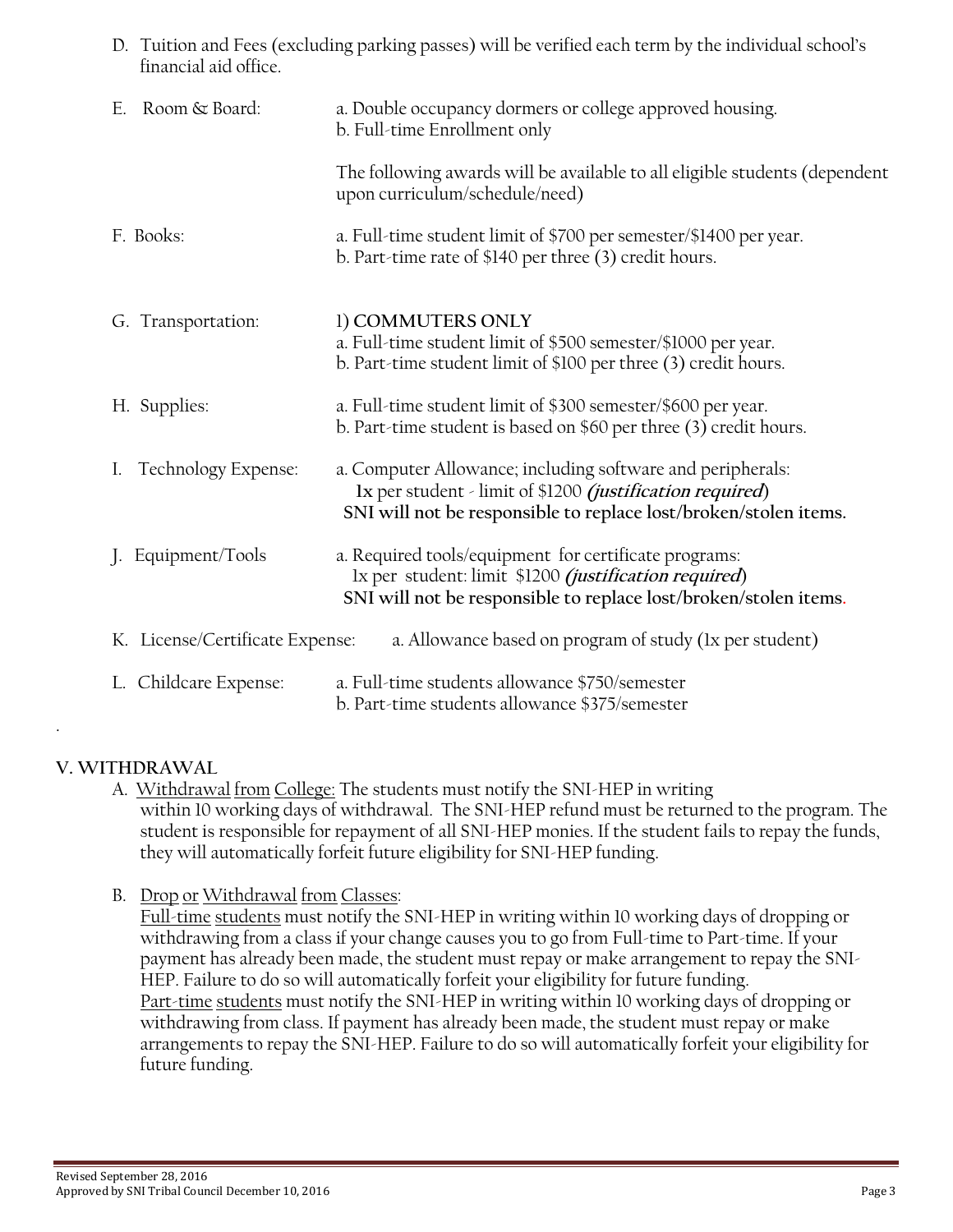#### **VI. OVERFUNDING**

Students who are OVERFUNDED, will be required to repay these funds to the SNI-HEP. This includes Full and Part-time students. Eligibility for future SNI-HEP funding may be terminated if:

(1) Full repayment is not received within 6 months, or

(2) An adjustment to his/her next funding cycle is not arranged with the SNI-HEP within 10 working days of receipt of notice of over funding.

#### **VII. Repayment**

If a repayment of scholarships should become necessary due to a withdrawal from school and/or a class(es); a coordinated effort will commence between HEP and SNI Fiscal to determine how billing or repayment of said scholarships are to be enforced (with the exclusion of annuity payments).

#### **VIII. ACADEMIC PROBATION**

A Grade Point Average (GPA) below a 2.0 will result in a student being placed on Academic Probation for the next term, and is still eligible for funding. The student must then achieve a GPA of 2.0 or higher in the next term or their funding will be denied for the next term. If a student is denied funding for academic reasons, the student may have funding restored when he/she submits proof reflecting GPA of 2.0 or higher. A student will be allowed one (1) academic probation per degree.

#### **IX. ELIGIBILITY RESTORATION**

Restoration of Eligibility can be returned only through formal action.

#### **A. Process for Restoration**

- 1) The student must submit a written request for a review of eligibility to the Higher Education Coordinator.
- 2) The Education Department Director will review the request and render a decision.
- **B. Process for Appeal of Decision**
	- 1) A hearing request in writing must follow within 10 business days of decision, only if the student does not agree with the Director's determination.
	- 2) The hearing will take place within 10 business days upon receipt of the hearing request.

#### **X. ONLINE PROGRAMS**

A. All requirements of the Degree Program are applicable to funding for online degree programs, except that student is not eligible for transportation expenses.

## **SNI SCHOLARSHIP FUND POLICY ACKNOWLEDMENT**

I have read the BIA SNI Scholarship Fund Policy (approved by Tribal Council July 24, 2003, revised September 28, 2016). I understand the contents of the policies and do hereby agree to abide by all terms listed.

SIGNATURE: DATE: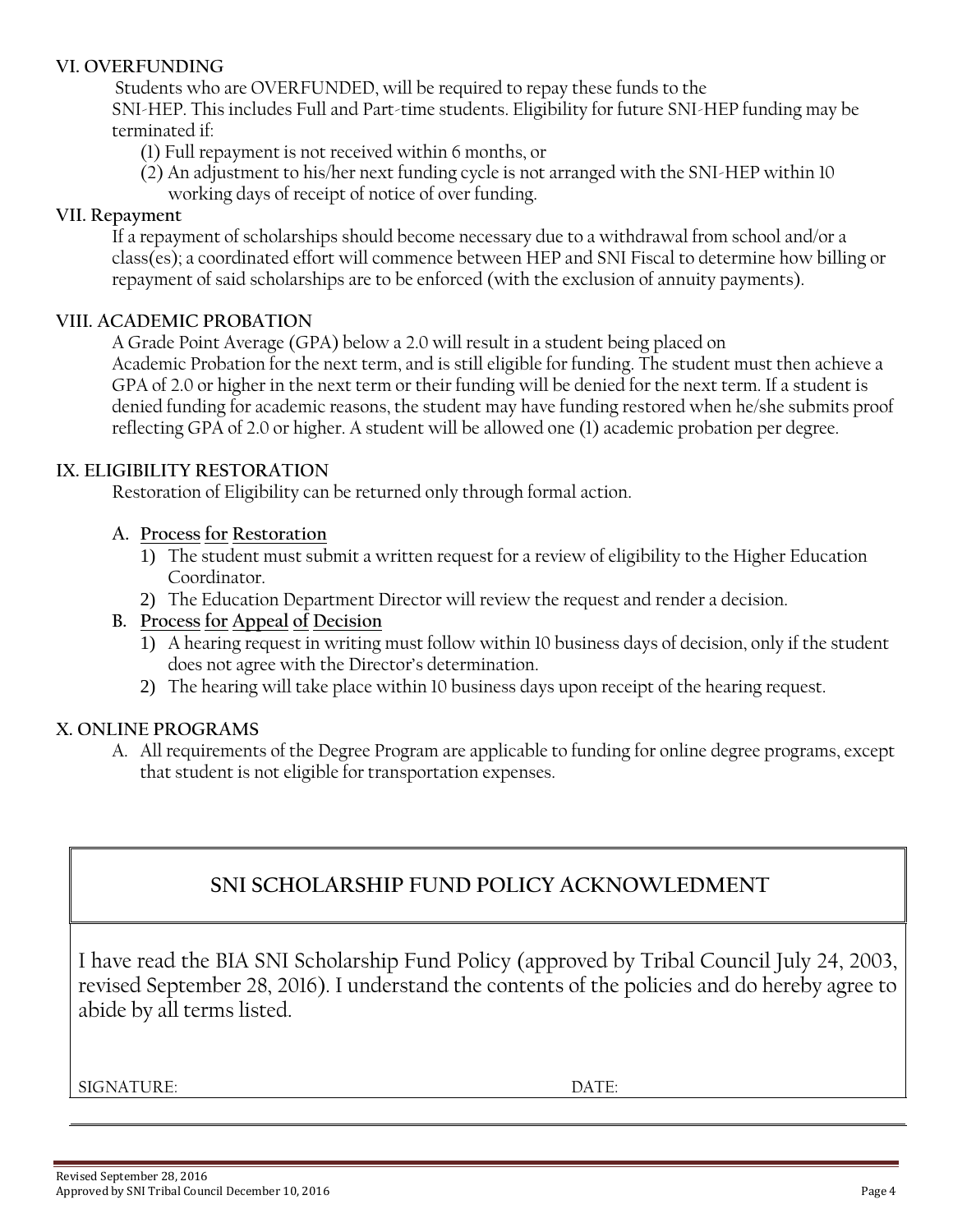## Application & Documentation Requirements

|                              | <b>DOCUMENTATION-All students must submit the following, please indicate the items that you are submitting</b> |  |  |
|------------------------------|----------------------------------------------------------------------------------------------------------------|--|--|
|                              | with your application: Final processing date is 30 days from receipt of application.                           |  |  |
| <b>Submitted Items&amp;</b>  |                                                                                                                |  |  |
| Date submitted               | ALL STUDENTS - INCLUDING "NEW APPLICANTS"                                                                      |  |  |
|                              | FAFSA Submission Confirmation Page or Student Aid Report (SAR)                                                 |  |  |
|                              | <b>State Aid Submission Confirmation</b>                                                                       |  |  |
|                              | State Indian Aid Submission Confirmation or Award Letter (NYS residents only)                                  |  |  |
|                              | Class Schedule-indicating number of credit hours for the semester with courses listed                          |  |  |
|                              | Transcripts-from last semester funded from SNI-not applicable to first-time applicants                         |  |  |
|                              | Semester/Term itemized bill which shows current charges                                                        |  |  |
| <b>Submitted Items &amp;</b> |                                                                                                                |  |  |
| <b>Date Submitted</b>        | "NEW APPLICANTS" ONLY-(must submit items listed above also)                                                    |  |  |
|                              | <b>Official Tribal Certification</b>                                                                           |  |  |
|                              | Copy of HS Diploma or GED                                                                                      |  |  |
|                              | College Transcript(s)                                                                                          |  |  |
|                              | Personal Letter of Educational Goal                                                                            |  |  |
|                              | Letter of Reference (not a relative)                                                                           |  |  |
|                              | Letter of Acceptance College/ Vocational/ Technical Training Program                                           |  |  |
|                              | College Financial Aid Award Letter                                                                             |  |  |
|                              |                                                                                                                |  |  |

By signing below, I understand that my application will be considered incomplete & will not be processed if any of the documents requested above are not submitted with this application. I also understand that it is my responsibility to make sure the above items are received by the HEP office.

Student signature: \_\_\_\_\_\_\_\_\_\_\_\_\_\_\_\_\_\_\_\_\_\_\_\_\_\_\_\_\_\_ Date:\_\_\_\_\_\_\_\_\_\_\_\_\_\_\_\_\_\_\_\_\_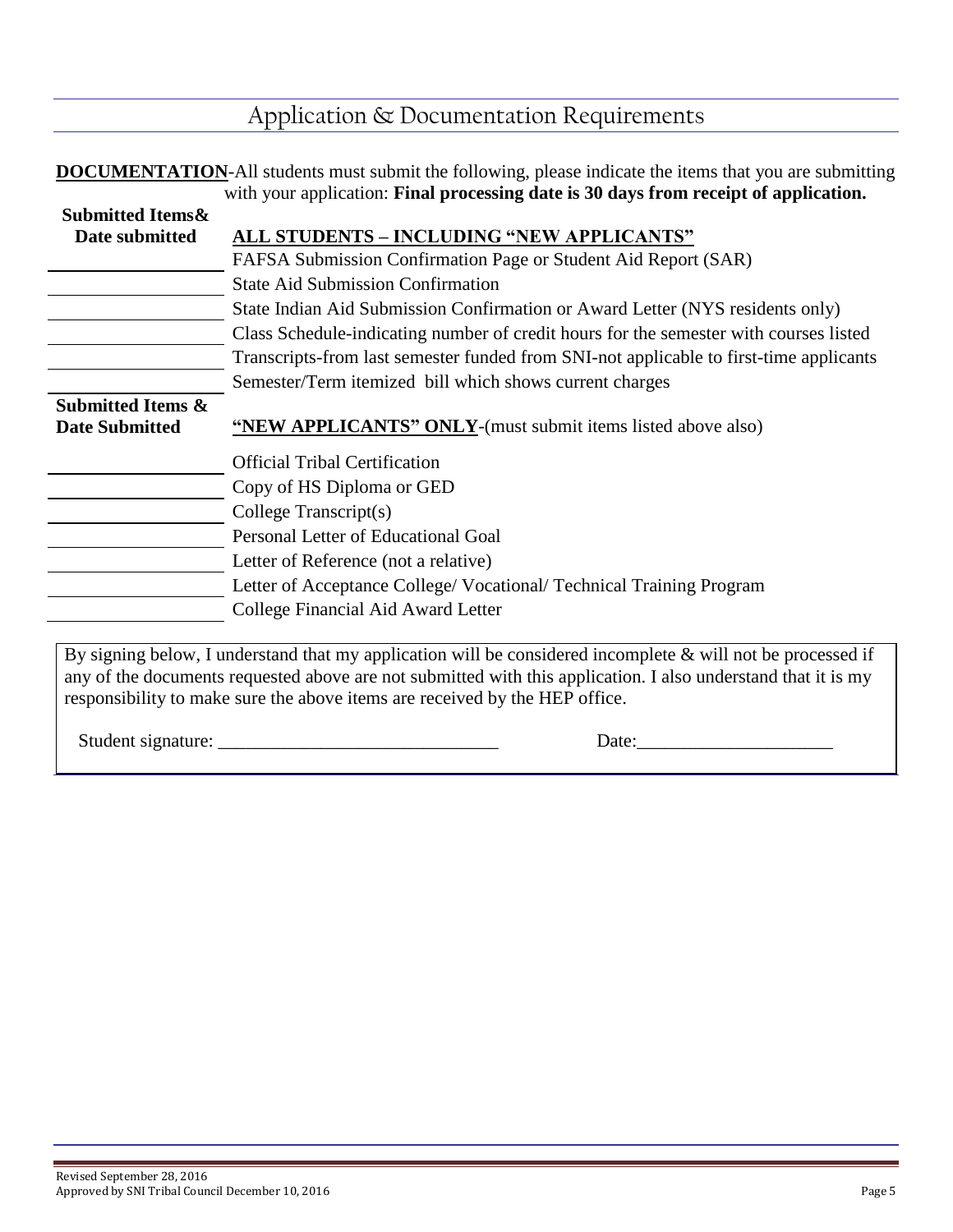# SENECA NATION of INDIANS SCHOLARSHIP APPLICATION

| Maiden or Former<br>Names Used<br><u> 1989 - Johann Barbara, martin amerikan basar da</u><br>Parent/Guardian<br>Name(s)<br><u> Alexandria de la contrada de la contrada de la contrada de la contrada de la con</u><br>Current Physical<br>Address:<br><u> 1980 - Johann Stoff, deutscher Stoffen und der Stoffen und der Stoffen und der Stoffen und der Stoffen und der</u><br>*Proof may be<br>required<br>Mailing Address:<br><u> 1989 - Jan Barbara Barat, politik eta politik eta politik eta politik eta politik eta politik eta politik e</u><br>Home Phone:<br>Email Address: | $\begin{tabular}{c} Tribal Enrollment \# \end{tabular}$<br>College ID $#$<br>Date of Birth<br>City/ST/ZIP<br>City/ST/ZIP<br>Cell Phone: | <u> 1989 - Johann Barbara, martin amerikan basar da</u> |                                               |
|----------------------------------------------------------------------------------------------------------------------------------------------------------------------------------------------------------------------------------------------------------------------------------------------------------------------------------------------------------------------------------------------------------------------------------------------------------------------------------------------------------------------------------------------------------------------------------------|-----------------------------------------------------------------------------------------------------------------------------------------|---------------------------------------------------------|-----------------------------------------------|
|                                                                                                                                                                                                                                                                                                                                                                                                                                                                                                                                                                                        |                                                                                                                                         |                                                         |                                               |
|                                                                                                                                                                                                                                                                                                                                                                                                                                                                                                                                                                                        |                                                                                                                                         |                                                         |                                               |
|                                                                                                                                                                                                                                                                                                                                                                                                                                                                                                                                                                                        |                                                                                                                                         |                                                         |                                               |
|                                                                                                                                                                                                                                                                                                                                                                                                                                                                                                                                                                                        |                                                                                                                                         |                                                         |                                               |
|                                                                                                                                                                                                                                                                                                                                                                                                                                                                                                                                                                                        |                                                                                                                                         |                                                         |                                               |
|                                                                                                                                                                                                                                                                                                                                                                                                                                                                                                                                                                                        | Cell-Text Capable? Yes                                                                                                                  |                                                         | $\begin{array}{cc} \n\text{No} \n\end{array}$ |
|                                                                                                                                                                                                                                                                                                                                                                                                                                                                                                                                                                                        |                                                                                                                                         |                                                         |                                               |
|                                                                                                                                                                                                                                                                                                                                                                                                                                                                                                                                                                                        |                                                                                                                                         |                                                         |                                               |
| College Address:                                                                                                                                                                                                                                                                                                                                                                                                                                                                                                                                                                       |                                                                                                                                         |                                                         |                                               |
| Semesters & Year applying for: FALL 20___ WINTER 20___ SPRING 20___ SUMMER 20__<br>(can check more than one)                                                                                                                                                                                                                                                                                                                                                                                                                                                                           |                                                                                                                                         |                                                         |                                               |
|                                                                                                                                                                                                                                                                                                                                                                                                                                                                                                                                                                                        |                                                                                                                                         |                                                         |                                               |
| Student Status: ______ Full-time Student (12+ Credits) ______ Part-time Student (less than 12 credits)                                                                                                                                                                                                                                                                                                                                                                                                                                                                                 |                                                                                                                                         |                                                         |                                               |
| Student Level: __ Undergraduate : Freshman Sophomore<br>Graduate                                                                                                                                                                                                                                                                                                                                                                                                                                                                                                                       | Junior                                                                                                                                  | Senior                                                  |                                               |
| approved housing by the college AND in a double occupancy or higher living quarters.                                                                                                                                                                                                                                                                                                                                                                                                                                                                                                   |                                                                                                                                         |                                                         |                                               |
| Housing Plan: Campus Approved Housing-select this option only if you are full-time, living on campus or in officially<br>Off-Campus or Commuter with Parents                                                                                                                                                                                                                                                                                                                                                                                                                           |                                                                                                                                         |                                                         |                                               |
| AA<br>AS<br>BA<br>Degree Type:<br><b>BS</b>                                                                                                                                                                                                                                                                                                                                                                                                                                                                                                                                            | МA                                                                                                                                      | MS                                                      | Other                                         |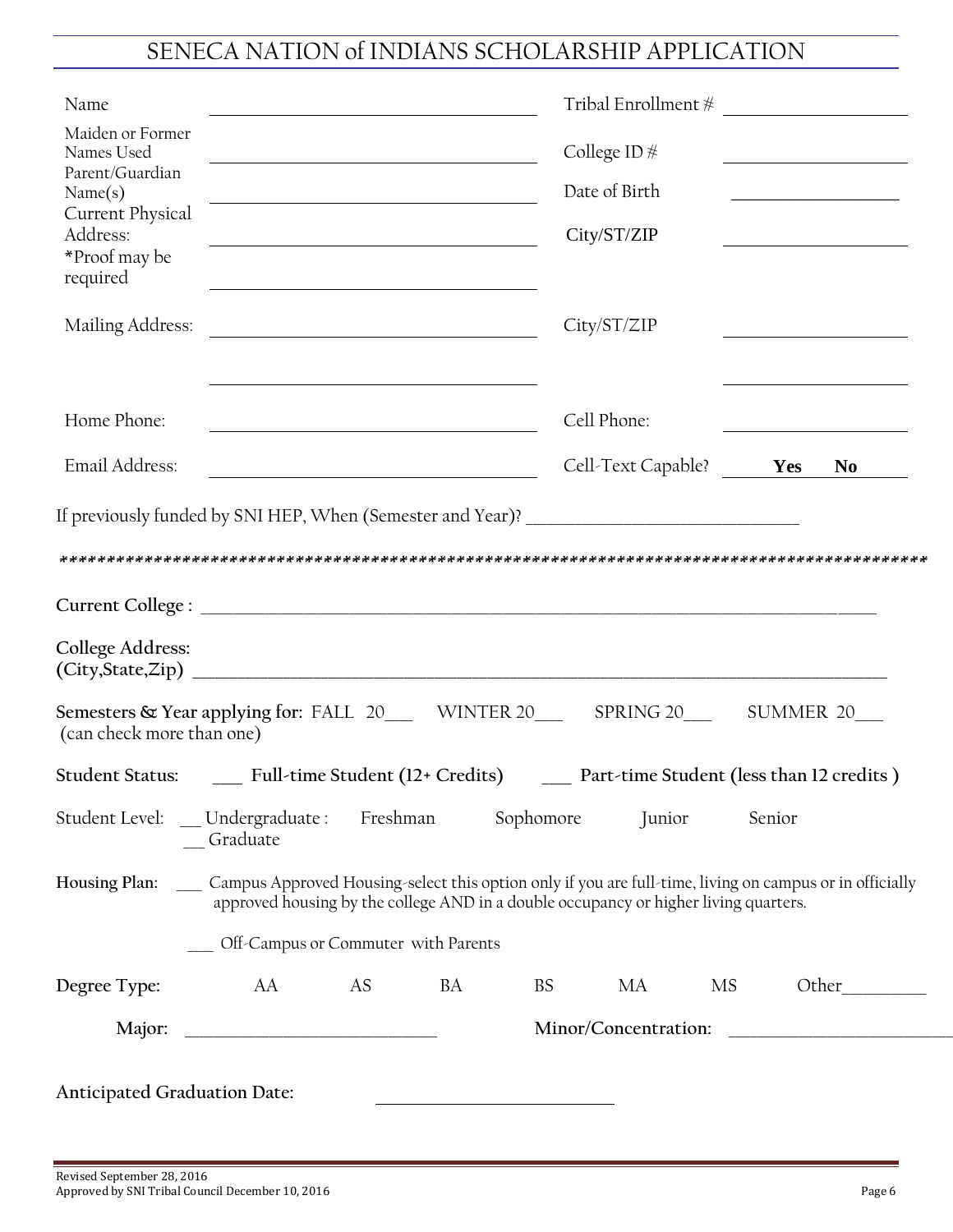## SNI SCHOLARSHIP APPLICATION – Certificate Programs

| Vocational or Technical<br>Program:                                                                                                                                                                                |                                   |  |  |
|--------------------------------------------------------------------------------------------------------------------------------------------------------------------------------------------------------------------|-----------------------------------|--|--|
| Institution/Facility Name:                                                                                                                                                                                         |                                   |  |  |
| City, State, Zip                                                                                                                                                                                                   | Phone $#$                         |  |  |
| Program of Study:<br>FT:                                                                                                                                                                                           | PT hrs. per week<br>hrs. per week |  |  |
| <b>Expected Completion Date:</b>                                                                                                                                                                                   |                                   |  |  |
| Licensure Required Upon Certification Completion Yes                                                                                                                                                               | N <sub>0</sub>                    |  |  |
| Equipment and Tools Allowance Justification                                                                                                                                                                        |                                   |  |  |
| If you are attending a program that requires equipment and tools to use as part of your training, you must<br>submit a copy of the items needed. Purchases will be reimbursed. Allow up to 30 days for processing. |                                   |  |  |
| Allowable items:                                                                                                                                                                                                   | Items not covered:                |  |  |
| Tools                                                                                                                                                                                                              | Business attire                   |  |  |
| Specific shoes                                                                                                                                                                                                     | Optional tools/equipment          |  |  |
| Specific uniform                                                                                                                                                                                                   | Items not on the required list    |  |  |
| Safety glasses                                                                                                                                                                                                     |                                   |  |  |
| Equipment such as items used in a nursing program                                                                                                                                                                  |                                   |  |  |

Duplication of services by other resources is not permitted and is subject to verification by the Higher Education Program. Students will receive written notification of approval/disapproval for this allowance. **Students who withdraw are required to reimburse the Higher Education Program in accordance with V. Withdrawal for the amount reimbursed under this allowance.**

### **Childcare Allowance Justification**

The childcare allowance is provided to full and part-time students to assist with the payment of childcare over the course of a semester. This allowance is to provide assistance where other types of assistance is not being utilized, such as a block grant, Employment & Training Program, other State assistance. Payment is made at the beginning of the semester. For students on a quarter/term academic year, the payment is prorated.

Participation in other resources of childcare assistance is subject to verification by the Higher Education Program.

 $\_$  hereby provide the Higher Education Program the Release of Information to verify my participation in other resources to avoid duplication of services by the HEP.

Date:  $\qquad$  /  $\qquad$  /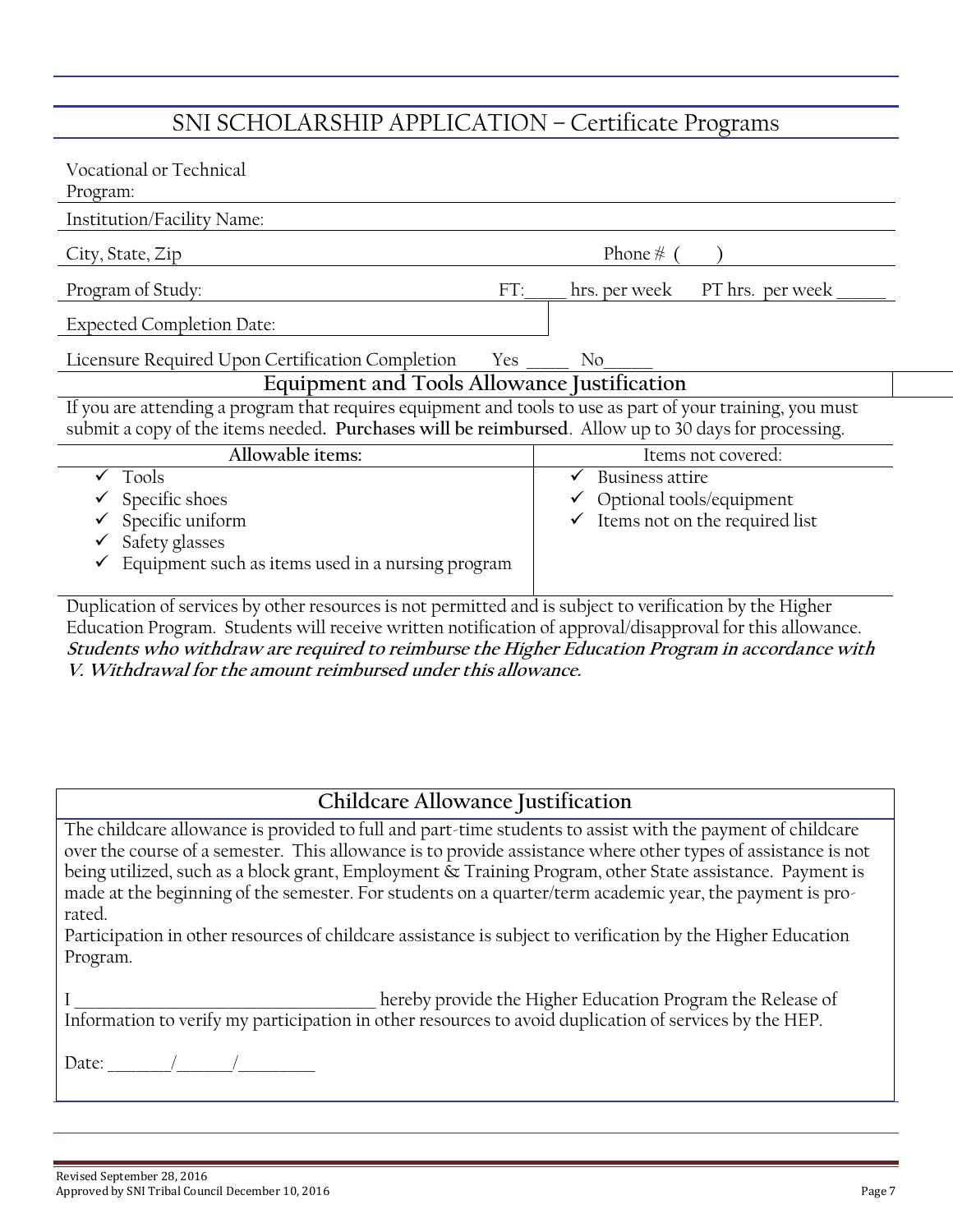| <b>Computer Technology Allowance Justification</b>                                                        |                                                      |  |
|-----------------------------------------------------------------------------------------------------------|------------------------------------------------------|--|
|                                                                                                           |                                                      |  |
| State the purpose for the request for the computer allowance:                                             |                                                      |  |
|                                                                                                           |                                                      |  |
|                                                                                                           |                                                      |  |
|                                                                                                           |                                                      |  |
|                                                                                                           |                                                      |  |
|                                                                                                           |                                                      |  |
|                                                                                                           |                                                      |  |
| Items allowed:                                                                                            | Items not covered:                                   |  |
| Desktop computer                                                                                          | $\checkmark$ Tablet                                  |  |
| Laptop                                                                                                    | $\checkmark$ Notebook                                |  |
| Microsoft Office software                                                                                 | $\checkmark$ Ink cartridges (covered under Supplies) |  |
| Printer                                                                                                   | Carry case                                           |  |
| $\checkmark$ Cables to connect the printer                                                                | ✓ Other electronic devices such as Ipad              |  |
|                                                                                                           | $\checkmark$ Internet subscriptions                  |  |
| The maximum allowance for computer technology is \$1,200. Purchases of the items is the responsibility of |                                                      |  |
| the student. Copies of the original receipts are to be submitted with the Request for Reimbursement Form. |                                                      |  |
| You will receive written notification of the approval/disapproval of this allowance. Students who         |                                                      |  |
| withdraw are required to reimburse the Higher Education Program in accordance with V. Withdrawal          |                                                      |  |
| for the amount reimbursed under this allowance                                                            |                                                      |  |
|                                                                                                           |                                                      |  |
|                                                                                                           |                                                      |  |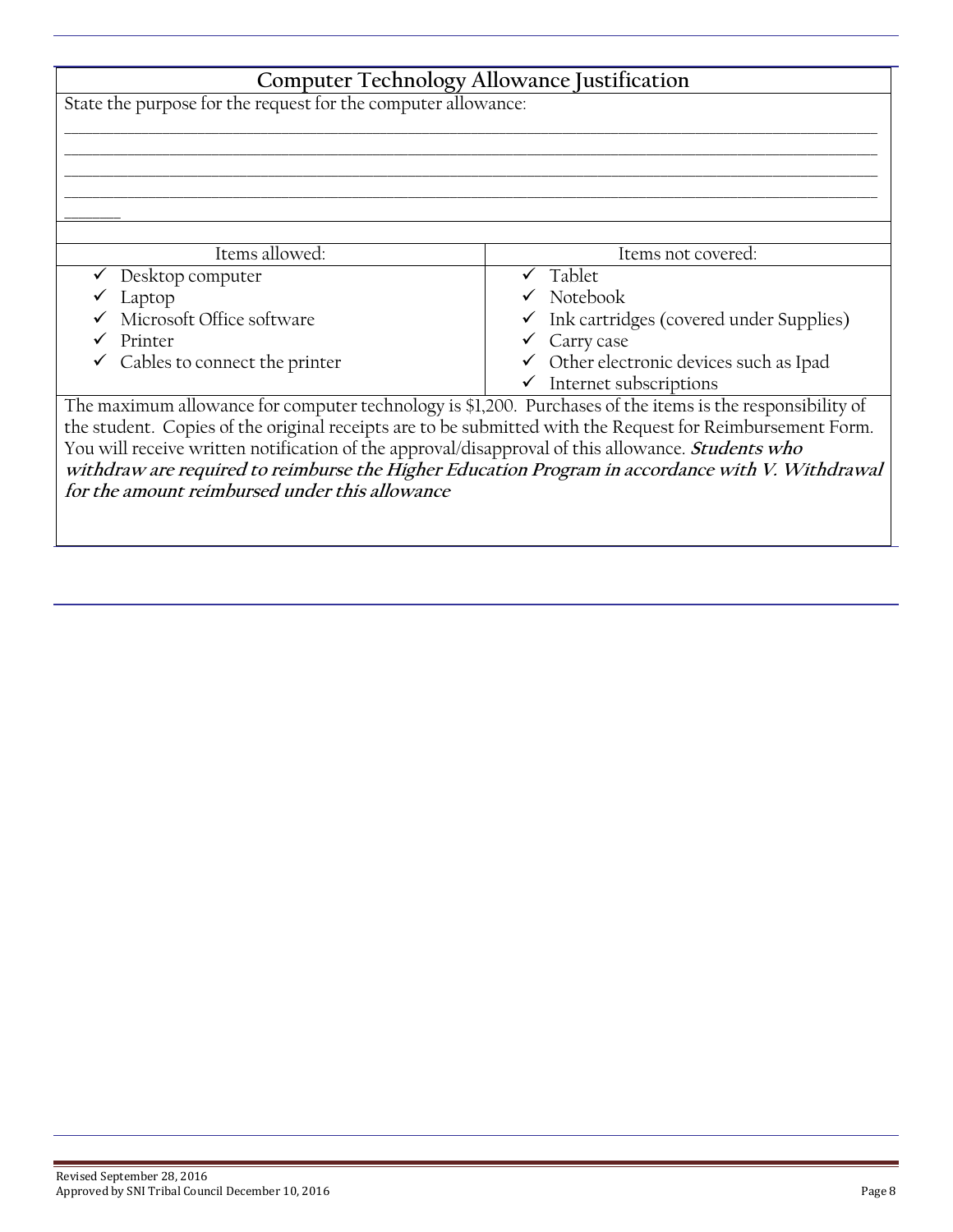#### **HIGHER EDUCATION PROGRAM POLICY ACKNOWLEDMENT**

I have read the SNI-HEP Policy (approved by Tribal Council July 24, 2003). I understand the contents of the policies and do hereby agree to abide by all terms listed. SIGNATURE: DATE:

#### **BIA HIGHER EDUCATION GRANT/PRIVACY ACT AND PAPERWORK REDUCTION ACT**

This information is provided pursuant to Public Law 03-579 (Privacy Act of 1974). Although furnishing personal information to this office is voluntary, failure to supply complete and accurate information may preclude the applicant from eligibility for assistance under this program.

This information is being collected to determine eligibility of individuals applying for services. This information will be used to produce statistical records required of this office of Indian Education Programs. Response to this request is required to obtain a benefit.

I hereby certify the information on this form is true and correct to the best of my knowledge and consent to the release of this information to necessary agencies to complete my financial aid package. I request that any BIA/SNI grant awarded to me be mailed to the financial aid office of the institution I am attending. I will provide a copy of my grades or transcript to the BIA/SNI Higher Education Office at the end of each term.

SIGNATURE: DATE:

PARENT SIGNATURE (IF Under 21): DATE:

#### **CERTIFICATE OF AGREEMENT**

For the reasons given in the preamble, Part 40 of Title 25, Chapter I of the Code of Federal Regulations is proposed to be revised as set forth: Sec. 40.8:

(a) If your undergraduate degree requires four or fewer academic years, you may take extra years to complete the program, but you must finish a degree in no more than five academic years.

(b) If your undergraduate degree program normally requires more than four academic years, you may take extra years to complete the program, but you must finish a degree in six academic years.

(c) The SNI/BIA Higher Education Program may waive the time limits for hardship caused by special circumstances

. (d) To remain eligible for continued funding, you must submit a grade report or transcript for each term to the SNI/BIA Higher Education Program. Sec. 40.9 (a) You will be required to pay back any portion of the grant you receive if you, without mitigating circumstances fail to enroll, withdrawal, or expulsion before the completion of a term. (b) Within ten days of your failure to enroll or withdrawal or expulsion you will be required to submit to the SNI/BIA Higher Education Program the date of your failure to enroll, withdrawal or expulsion; and a written statement with supporting documentation stating your reasons for failure to enroll, withdrawal or expulsion including mitigating circumstances; and a copy of your request to the institution that all remaining grant funds be returned to the SNI/BIA Higher Education Program. (c) The SNI/BIA Higher Education Program Committee will review all information and notify you in writing of arrangements to pay the balance of funds allocated or grant you a waiver based upon mitigating circumstances.

| $\sim$ |  |  |
|--------|--|--|
|        |  |  |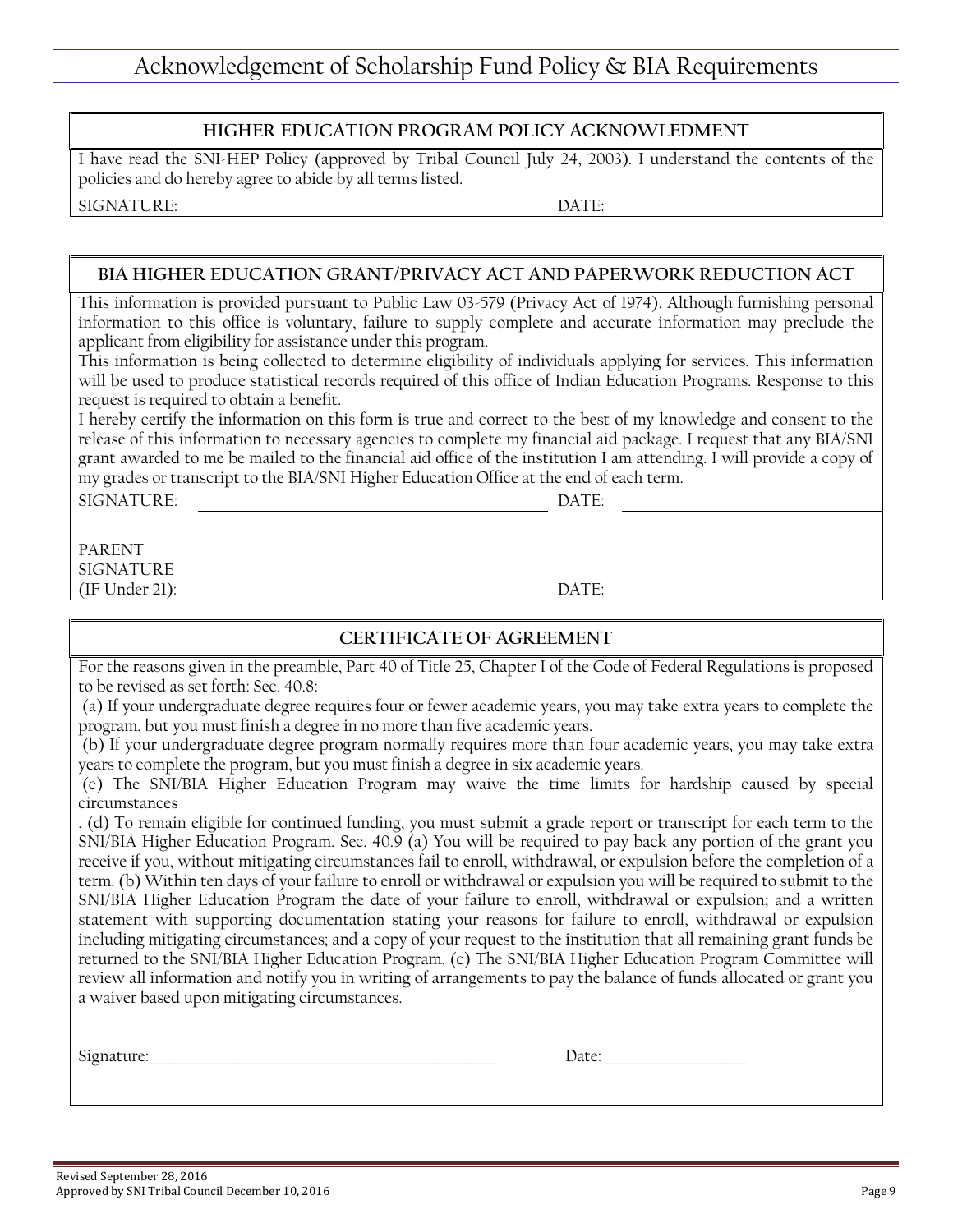#### **SENECA NATION OF INDIANS SCHOLARSHIP FUND Department of Education**

Higher Education Program Allegany Territory PO Box 231 25 Center St. Salamanca, NY 14779 (716) 945-1790 ext. 3103 Fax (716) 945-7170 Higher Education Program Cattaraugus Territory 2016 Hënödeyësta' Dr. Suite 2 Irving, NY 14081 716-532-3341 Email: [snihighered@sni.org](mailto:snihighered@sni.org) Web: www.sni.org/hep

 FERPA Releaser of Information Family Education Rights and Privacy Act,l 1974

This FERPA Release of information form is to be returned to the Seneca Nation Higher Education Program if you want our office to be able to speak freely to and share information with any person(s) at the acdemic institution(s) listed on your SNI BIA Scholarship Application.

| Student Name (Please print)                    | Social Security Number | Date of Birth        |
|------------------------------------------------|------------------------|----------------------|
| College/University or Voc. Technical Institute | Student ID Number      | Student Phone number |

I, the undersigned hereby authorize the Seneca Nation of Indians Higher Education Program to receive the following information (check all that apply):

\_\_\_\_\_**Student Account Information (billing statements, charges, credits, payments, past due amounts)**

 **\_\_\_\_ Financial Aid Information ( awards, disbursement, eligibility, financial aid academic progress)**

 **\_\_\_\_\_Academic Information (Enrollment status)**

Other: (please specify)

**Release information to: \_\_\_\_ SNI Higher Education Program, PO Box 231 Salamanca, NY 14779 Ph (716) 945-1790, ext 3103 Fax (716) 945-7170**

> **\_\_\_\_ SNI Higher Education Program, 2016 Hënödeyësta Dr. Suite 2, Irving, NY 14081 Ph (716) 532-3341 Fax (716) 532-3269**

I understand that (1) I have the right not to consent to the release of my education records, (2) I have the right to inspect any written records released pursuant to this consent, and (3) I have the right to revoke this consent at any time by delivering a written revocation to the Seneca Nation Higher Education Program. This consent shall remain in effect for the \_\_\_\_\_\_\_\_\_\_\_\_\_Academic Year or until I revoke this authorization in writing.

**Student's Signature:**\_\_\_\_\_\_\_\_\_\_\_\_\_\_\_\_\_\_\_\_\_\_\_\_\_\_\_\_\_\_\_\_\_\_\_\_\_\_\_\_\_ **Date**:\_\_\_\_\_\_\_\_\_\_\_\_\_\_\_\_\_\_\_\_\_\_\_\_\_\_

This information is released subject to the confindentiality porvisions of appropriate state and federal laws and regulations which prohibit any further disclosure of this information without the specific written consent of the person to whom it pertains, or as otherwise permitted by such regulations.